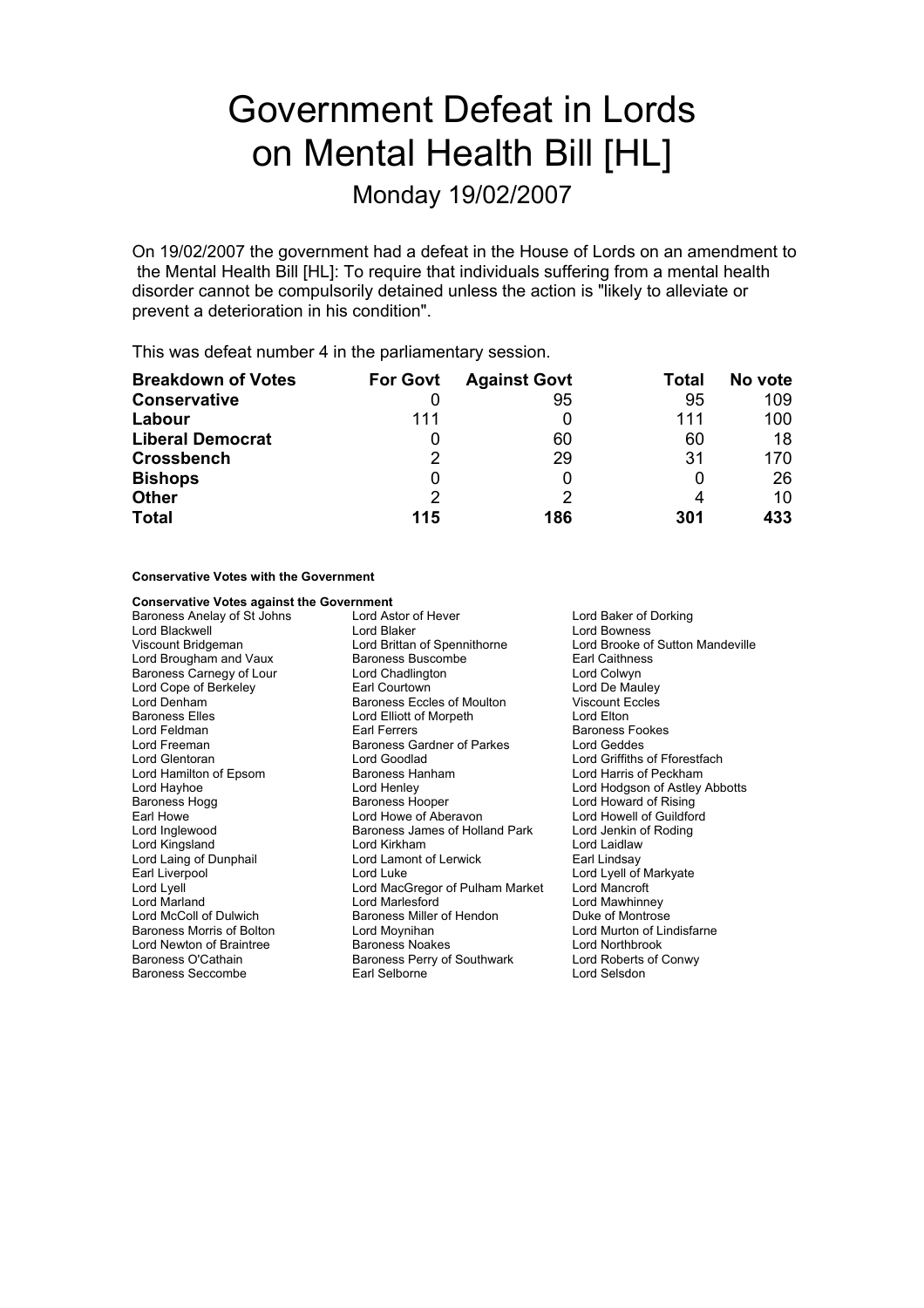Lord Waddington **Chorles Corp Lord Wade of Chorlton Lord Windlesham**<br>Baroness Wilcox **Chorles Corp Lord Windlesham** 

**Labour Votes with the Government** Lord Acton Lord Adonis Lord Alli Baroness Amos<br>
Lord Archer of Sandwell **Lord Bassam of Brighton**<br>
Lord Archer of Sandwell **Lord Bassam of Brighton** Lord Bernstein of C Lord Bhattacharyya Lord Borrie Lord Brooke of Alverthorpe Lord Brookman<br>
Lord Burlison Lord Campbell-Savours Lord Carter of Coles Lord Burlison **Lord Campbell-Savours** Lord Carter of Cole<br>
Lord Clark Coles Lord Clarke of Hampstead Lord Clinton-Davis Lord Corbett of Castle Vale Baroness Corston in the Baroness Crawley<br>
Lord Cunningham of Felling Lord Davidson of Glen Clova Lord Davies of Coity Lord Cunningham of Felling Lord David<br>
Lord Davies of Oldham Lord Dubs Lord Davies of Oldham **Lord Dubs** Lord Dubs Lord Evans of Temple Guiting<br>
Lord Evans of Parkside Lord Falconer of Thoroton Baroness Falkender Baroness Farrington of Ribbleton Lord Filkin Europess Farrington Baroness Ford<br>Lord Foulkes of Cumnock Baroness Gale Baroness Gold Lord Foulkes of Cumnock and Baroness Gale Baroness Golding<br>Lord Goldsmith Lord Gould of Brookwood Baroness Gould of Baroness Gould of Brookwood Lord Goldsmith Lord Gould of Brookwood<br>
Lord Gould of Brookwood Baroness Gould of Potternewton<br>
Lord Graham of Edmonton Lord Grantchester Lord Griffiths of Burry Port Lord Grocott **Lord Harris of Haringey** Lord Hart of Chilton<br>
Lord Hart of Chilton<br>
Lord Haworth **Baroness** Henig Baroness Hilton of Eggardon Baroness Hollis of Heigham Lord Howarth of New Lord Hughes of Woodside Lord Jones Baroness Jones of Whitchurch Lord Jordan Lord Judd Lord Kirkhill Lord Lea of Crondall Lord Mason of Barnsley **Lord Maxton** Baroness McIntosh of Hudnall Lord McIntosh of Haringey Lord McKenzie of Luton<br>Lord Mitchell Lord Morgan Lord Morgan Lord Morgan Baroness Morgan of Hu Baroness Morgan of Drefelin Lord Patel of Blackburn **Lord Pendry** Cartvale Baroness Quin<br>
Lord Radice **Baroness Ramsay of Cartvale** Baroness Rendell of Babergh Lord Richard **Lord Rooker** Lord Rooker Lord Rosser<br>
Lord Rowlands **Lord Rooker** Baroness Royall of Blaisdon Lord Sawyer Viscount Simon **Viscount Simon** Lord Smape<br>
Lord Soley **Contains Lord Stone of Blackheath** Baroness Swapes Store Store 3 Baroness Thornton Lord Tomlinson Lord Truscott Lord Tunnicliffe Tunnicliffe Baroness Turner of Camden Baroness Uddin<br>Lord Varley Corporation Baroness Warwick of Undercliffe Baroness Whitaker

Lord Shaw of Northstead Baroness Shephard of Northwold Lord Skelmersdale<br>
Lord St John of Fawsley **harm being be a Lord Stewartby** bord Strathclyde Lord St John of Fawsley Lord Stewartby Lord Stewar Lord Strathclyde<br>
Lord Taylor of Holbeach Lord Tebbit Lord Tebbit Baroness Thatcher Lord Taylor of Holbeach **Lord Tebbit** Cord Tebbit Baroness Thatch<br>Baroness Trumpington **Lord Tugendhat** Baroness Verma Baroness Trumpington **Example 2** Lord Tugendhat Baroness Verman Lord Wakeham<br>
Lord Waddington **Baroness Corporation**<br>
Lord Waddington **Baroness Corporation** Lord Wakeham Lord Windlesham

Lord Bassam of Brighton Lord Bernstein of Craigweil<br>
Lord Bilston Corp Baroness Blood Lord Clarke of Hampstead Lord Clinton-Davis<br>Baroness Corston Baroness Crawley Lord Falconer of Thoroton<br>I ord Filkin Lord Haworth **Example 2018**<br>
Baroness Hollis of Heigham **Baroness Hollis Algebrary** Lord Howarth of Newport Lord Lofthouse of Pontefract Lord MacKenzie of Culture<br>
Lord Maxton de Baroness McDonagh Lord Morgan **Community Community** Baroness Morgan of Huyton Lord Morris of Aberavon Baroness Ramsay of Cartvale Baroness Rendell Baroness Rendell Baroness Rendell State Baroness Rendell State Ba<br>Lord Rosser Baroness Royall of Blaisdon Lord Varley **Baroness Warwick of Undercliffe**<br>
Lord Whitty **Baroness Warwick of Undercliffe** Lord Woolmer of Leeds Lord Young of Norwood Green

Lord Griffiths of Burry Port Lord Soley Lord Stone of Blackheath Baroness Symons of Vernham Dean<br>Baroness Taylor of Bolton Lord Temple-Morris Lord Thomas of Macclesfield Lord Thomas of Macclesfield

**Labour Votes against the Government**

#### **Liberal Democrat Votes with the Government**

# **Liberal Democrat Votes against the Government**<br>
Lord Addington **bure 1** Lord Alderdice

Lord Addington **Lord Alliance** Lord Alderdice **Lord Alliance** Lord Alliance Lord Alliance **Lord Alliance** Lord Alliance **Lord Alliance** Baroness Bor Lord Chidgey **Lord Clement-Jones** Lord Cotter<br>
Lord Dholakia **Notably Lord Cotter**<br>
Lord Dvkes Niscount Fa Lord Dholakia Lord Dykes Viscount Falkland

Baroness Bonham-Carter of Lord Bradshaw **Lord Burnett** Lord Carlile of Berriew Earl Glasgow